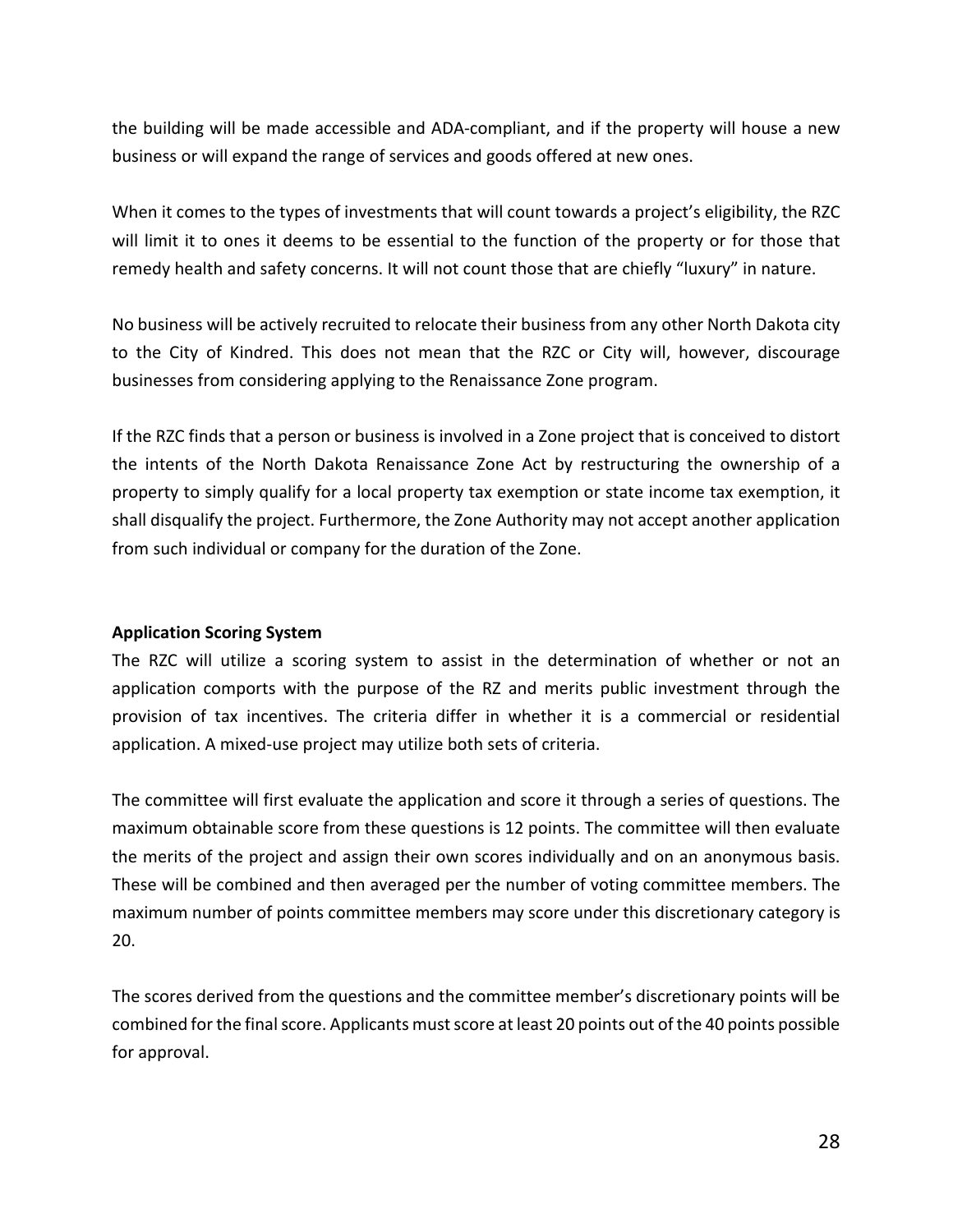**Commercial Properties** 

#1 Project investment's percentage of current true and full value

*Not applicable for "purchase only" projects* 

#2 Will the project increase the number of features and/or enhance the functionality of the commercial structure?

|                                                                                 |                | points 5 ……….                                                                   |  |
|---------------------------------------------------------------------------------|----------------|---------------------------------------------------------------------------------|--|
| licable for "purchase only" projects                                            |                |                                                                                 |  |
|                                                                                 |                |                                                                                 |  |
|                                                                                 |                | the project increase the number of features and/or enhance the functionality o  |  |
| rcial structure?                                                                |                |                                                                                 |  |
|                                                                                 |                |                                                                                 |  |
|                                                                                 | 5 pts          | <b>Strongly agree</b>                                                           |  |
|                                                                                 | 4 pts          | Mostly agree                                                                    |  |
|                                                                                 | 3 pts          | Agree                                                                           |  |
|                                                                                 | 2 pts          |                                                                                 |  |
|                                                                                 | 1 pt           | Slightly agree                                                                  |  |
|                                                                                 | 0 pts          | Neutral/No effect                                                               |  |
|                                                                                 | $-1$ pt        | Slightly disagree/minor adverse effect                                          |  |
|                                                                                 | $-2$ pt        | Disagree/major adverse effect                                                   |  |
|                                                                                 |                |                                                                                 |  |
| s that improve the functional nature of the commercial property include but are |                |                                                                                 |  |
| to: adding usable square feet, making unoccupied space usable, and adding or    |                |                                                                                 |  |
|                                                                                 |                | ing spaces required for operating the business (e.g. kitchen, production areas, |  |
| ent, or showroom space).                                                        |                |                                                                                 |  |
|                                                                                 |                |                                                                                 |  |
|                                                                                 |                | the project improve the condition of the property and/or address building code  |  |
|                                                                                 |                | is and other health and safety-related items?                                   |  |
|                                                                                 |                |                                                                                 |  |
|                                                                                 | 5 pts          | Strongly agree                                                                  |  |
|                                                                                 | 4 pts<br>3 nts | Mostly agree                                                                    |  |
|                                                                                 |                |                                                                                 |  |

*Features that improve the functional nature of the commercial property include but are not limited to: adding usable square feet, making unoccupied space usable, and adding or renovating spaces required for operating the business (e.g. kitchen, production areas, equipment, or showroom space).* 

#3 Will the project improve the condition of the property and/or address building code violations and other health and safety‐related items?

| $\frac{1}{2}$ 5 pts | Strongly agree                         |  |
|---------------------|----------------------------------------|--|
| 4 pts               | Mostly agree                           |  |
| $3$ pts             | Agree                                  |  |
| $\frac{1}{2}$ 2 pts |                                        |  |
| 1 pt                | Slightly agree                         |  |
| $\frac{1}{2}$ 0 pts | Neutral/No effect                      |  |
| $-1$ pt             | Slightly disagree/minor adverse effect |  |
| $-2$ pt             | Disagree/major adverse effect          |  |
|                     |                                        |  |

*A goal is to incentivize investment into the rehabilitation of properties that are experiencing dilapidation, underutilization, and identified building code violations. Extending the lifespan of the structure and its systems is heavily encouraged.*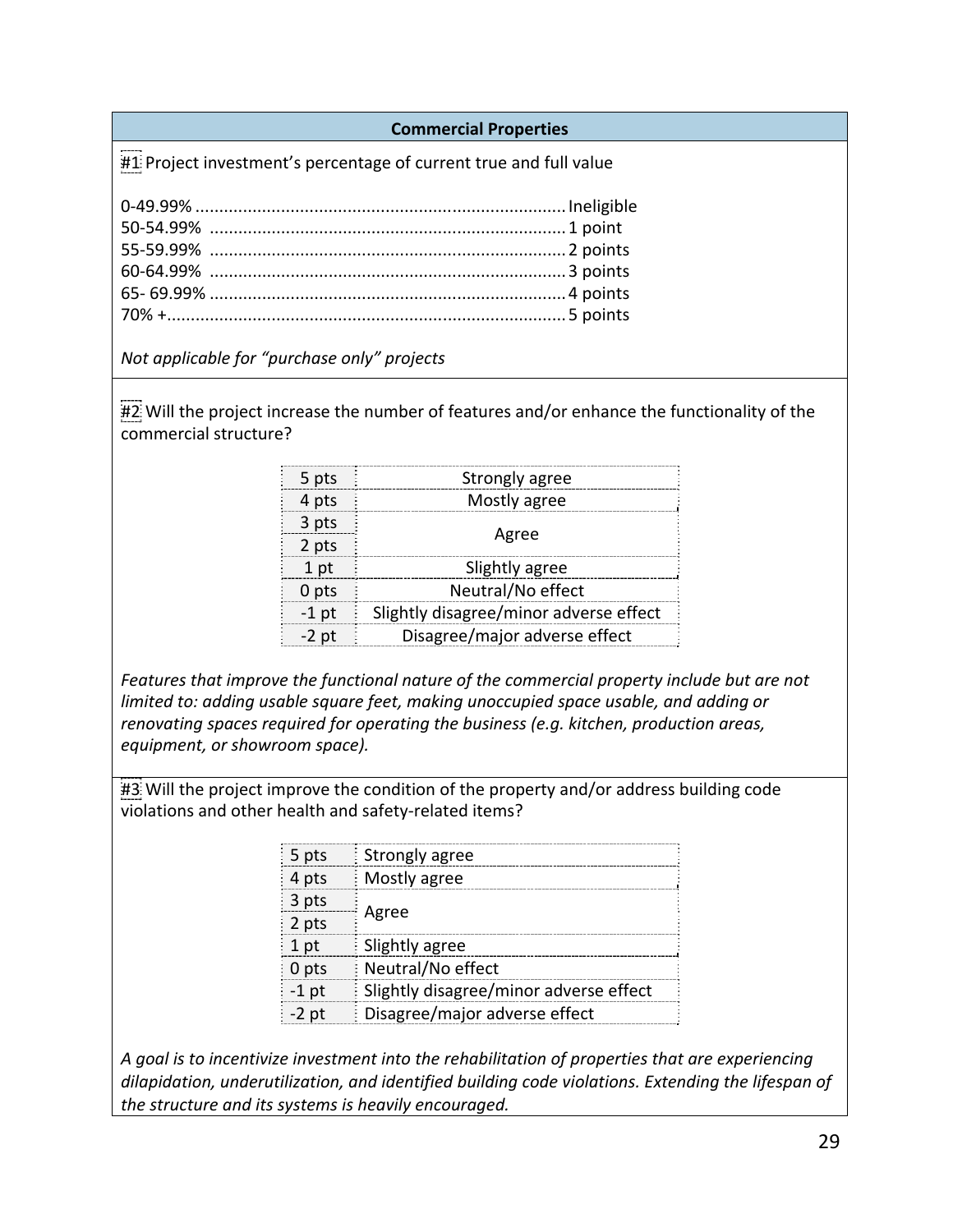#4 Will neighboring property owners and the public-at-large benefit from the project?

| 5 pts           | Strongly agree                         |  |
|-----------------|----------------------------------------|--|
| 4 pts           | Mostly agree                           |  |
| 3 pts           | Agree                                  |  |
| 2 pts           |                                        |  |
| 1 <sub>pt</sub> | Slightly agree                         |  |
| 0 pts           | Neutral/No effect                      |  |
| $-1$ pt         | Slightly disagree/minor adverse effect |  |
| $-2$ pt         | Disagree/major adverse effect          |  |
|                 |                                        |  |

*People other than the property owner may benefit through the elimination of negative externalities (e.g. properties with pests or rodents, vacant buildings harbor delinquent behavior, unaesthetic visuals, dilapidation that is dangerous to adjacent properties, and so on) and the creation of positive externalities (e.g. enhanced curb appeal, reuse of vacant structures, increased property values, etc.). Projects that are "purchase only" must have a demonstrable public benefit beyond just the transfer of ownership.* 

*Positive externalities may result if the property is an "activity generator" in that it increases the number of customers coming to the block. Examples include retail, restaurants, personal services, and entertainment facilities. Similarly, the business may add to the range of goods and services offered in Kindred, thus making the town more appealing vis‐à‐vis surrounding communities.* 

*The public can benefit if the project enhances the "walkability" of the block by having active uses on the ground floor, creating outdoor gathering spaces for customers, and orientating automobile traffic away from conflict points with pedestrians. Good urban design principles are another element that benefits others. This can be accomplished through proper building massing and form, building materials, streetscape, building orientation and recognition of the importance of defined block corners, architectural styles, high building coverage percentages, context appropriate setbacks, design longevity, street level transparency, and preservation of historic character‐defining features.*   $\begin{array}{|l|l|} \hline \rule{0pt}{20pt} \hline \rule{0pt}{20pt} \hline \rule{0pt}{20pt} \hline \rule{0pt}{20pt} \hline \rule{0pt}{20pt} \hline \rule{0pt}{20pt} \hline \rule{0pt}{20pt} \hline \rule{0pt}{20pt} \hline \rule{0pt}{20pt} \hline \rule{0pt}{20pt} \hline \rule{0pt}{20pt} \hline \rule{0pt}{20pt} \hline \rule{0pt}{20pt} \hline \rule{0pt}{20pt} \hline \rule{0pt}{20pt} \hline \rule{0pt}{20pt} \$ 

### #5 Discretionary Evaluation

The Renaissance Zone Committee members shall each score the application based upon their judgement of the project's worth as it relates to the goals of the RZ program. The averages of the committee member's scores will be added to the sum of the preceding scores. The maximum number of points which can be earned under this discretionary category is 20.

**For applications to be approved, it must score 20 points out of the 40 points possible.**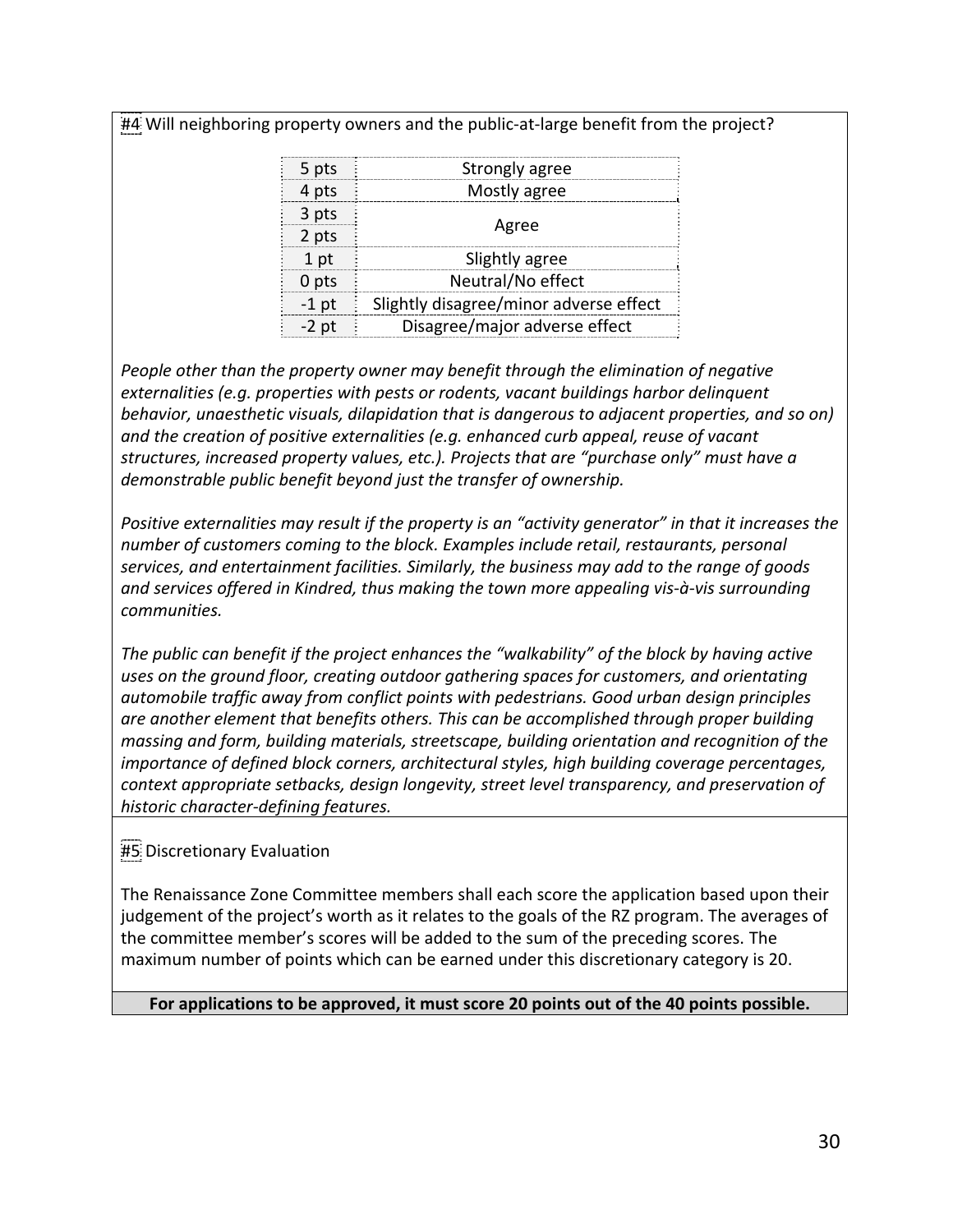#### **Residential Properties**

#1 Project investment's percentage of current true and full value

*Not applicable for "purchase only" projects.* 

#2 Will the project increase the number of features and/or enhance the functionality of the residence?

| points                                                                           |         |                                                                                  |  |
|----------------------------------------------------------------------------------|---------|----------------------------------------------------------------------------------|--|
| licable for "purchase only" projects.                                            |         |                                                                                  |  |
|                                                                                  |         |                                                                                  |  |
|                                                                                  |         | the project increase the number of features and/or enhance the functionality o   |  |
| 2e?                                                                              |         |                                                                                  |  |
|                                                                                  | 5 pts   | <b>Strongly agree</b>                                                            |  |
|                                                                                  | 4 pts   | Mostly agree                                                                     |  |
|                                                                                  | 3 pts   |                                                                                  |  |
|                                                                                  | 2 pts   | Agree                                                                            |  |
|                                                                                  | 1 pt    | Slightly agree                                                                   |  |
|                                                                                  | 0 pts   | Neutral/No effect                                                                |  |
|                                                                                  | $-1$ pt | Slightly disagree/minor adverse effect                                           |  |
|                                                                                  | $-2$ pt | Disagree/major adverse effect                                                    |  |
|                                                                                  |         |                                                                                  |  |
|                                                                                  |         | s that improve the functional nature of the residence(s) include but are not nec |  |
|                                                                                  |         | to: increasing the number of bedrooms or bathrooms, making the house handic      |  |
|                                                                                  |         | lle, extending the house's lifespan, adding square footage, etc.                 |  |
|                                                                                  |         |                                                                                  |  |
|                                                                                  |         |                                                                                  |  |
| the project fix code violations and other threats to the inhabitant's health and |         |                                                                                  |  |
|                                                                                  |         |                                                                                  |  |
|                                                                                  | 5 pts   | Strongly agree                                                                   |  |
|                                                                                  | 4 pts   | Mostly agree                                                                     |  |
|                                                                                  | 3 pts   | Agree                                                                            |  |
|                                                                                  | $2$ pts |                                                                                  |  |
|                                                                                  | 1 pt    | Slightly agree                                                                   |  |

*Features that improve the functional nature of the residence(s) include but are not necessarily limited to: increasing the number of bedrooms or bathrooms, making the house handicap accessible, extending the house's lifespan, adding square footage, etc.*

 $\#3$  Will the project fix code violations and other threats to the inhabitant's health and safety?

|  | 5 pts           | Strongly agree                         |  |  |
|--|-----------------|----------------------------------------|--|--|
|  | 4 pts           | Mostly agree                           |  |  |
|  | 3 pts           |                                        |  |  |
|  | 2 pts           | Agree                                  |  |  |
|  | 1 <sub>pt</sub> | Slightly agree                         |  |  |
|  | 0 pts           | Neutral/No effect                      |  |  |
|  | $-1$ pt         | Slightly disagree/minor adverse effect |  |  |
|  | $-2$ pt         | Disagree/major adverse effect          |  |  |
|  |                 |                                        |  |  |

*A goal of the RZ program is to prevent blight and underutilization by incentivizing the rehabilitation and restoration of properties that are experiencing dilapidation and have building code violations. The City's building inspector will identify those violations that must be fixed before the residence can be occupied.*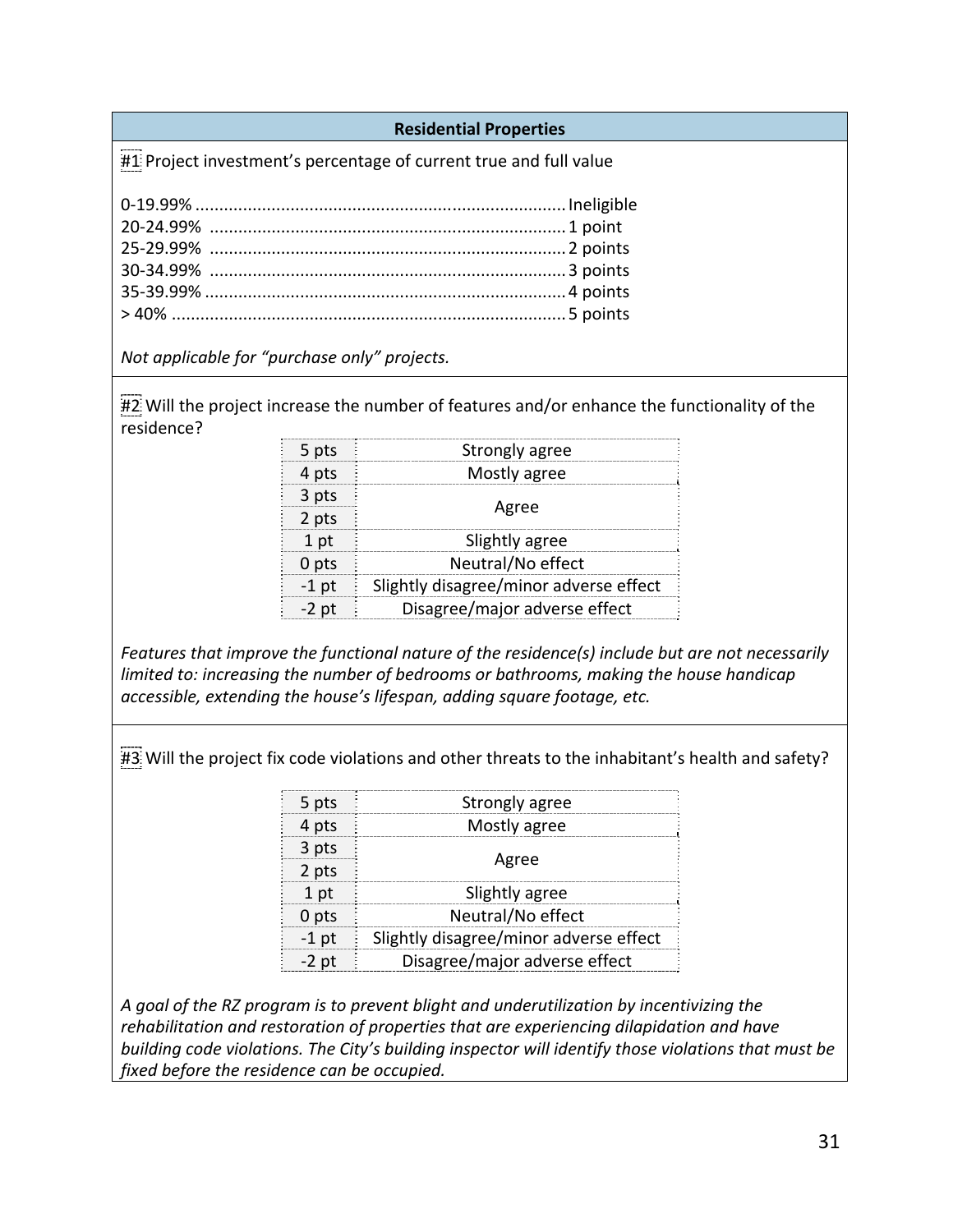#4 Will neighboring property owners and the public-at-large benefit from the project?

| 5 pts   | Strongly agree                         |  |
|---------|----------------------------------------|--|
| 4 pts   | Mostly agree                           |  |
| 3 pts   | Agree                                  |  |
| 2 pts   |                                        |  |
| 1 pt    | Slightly agree                         |  |
| 0 pts   | Neutral/No effect                      |  |
| $-1$ pt | Slightly disagree/minor adverse effect |  |
| $-2$ pt | Disagree/major adverse effect          |  |
|         |                                        |  |

*People other than the property owner may benefit through the elimination of negative externalities (e.g. properties with pests or rodents, vacant buildings harbor delinquent behavior, unaesthetic visuals, dilapidation that is dangerous to adjacent properties, and so on) and the creation of positive externalities (e.g. enhanced curb appeal, reuse of vacant structures, increased property values, etc.). Projects that are "purchase only" must have a demonstrable public benefit beyond just the transfer of ownership.*  The slightly disagree/minor adverse effect<br>
2 pt Disagree/major adverse effect<br>
2 pt Disagree/major adverse effect<br>
2 pt Disagree/major adverse effect<br>
2 pt Disagree/major adverse effect<br>
2 pt Disagree/major adverse effect

# #5 Discretionary Evaluation

Each Committee member shall score the application based upon their judgement of the project's worth as it relates to the goals of the RZ program. The averages of the committee member's scores will be added to the sum of the preceding scores. The maximum number of points which can be earned under this discretionary category is 20.

**For applications to be approved, it must score 20 points out of the 40 points possible.** 

### **Basis for Determining Amount of Local Property Tax Exemption**

The City will elect to keep its local property tax exemption regime the same for both residential and commercial properties. This is up to 100% exemption for five years of the property's value exclusive of the value of the land.

In Kindred, the eligible projects types are listed below: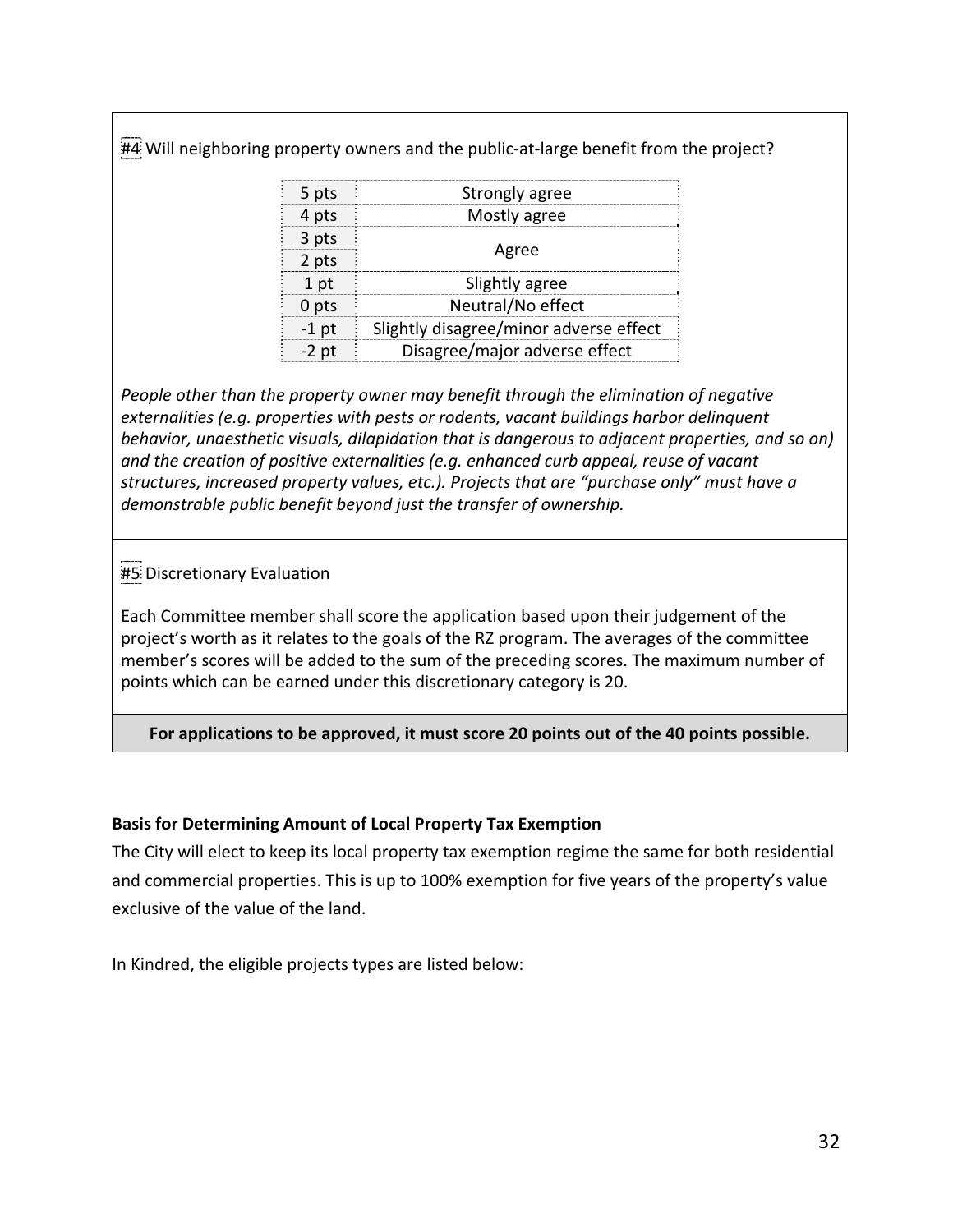|                                                                                                                                                | <b>Property Tax</b>                                                                                                                                                                                                                                                                                                                                                                                                                                                                                                                                                                                      | <b>Income Tax</b>                                                                                                                                                                                                                                                                                |
|------------------------------------------------------------------------------------------------------------------------------------------------|----------------------------------------------------------------------------------------------------------------------------------------------------------------------------------------------------------------------------------------------------------------------------------------------------------------------------------------------------------------------------------------------------------------------------------------------------------------------------------------------------------------------------------------------------------------------------------------------------------|--------------------------------------------------------------------------------------------------------------------------------------------------------------------------------------------------------------------------------------------------------------------------------------------------|
| <b>Purchase Only</b><br>For the purchase of<br>properties with no<br>rehabilitation or new<br>construction (i.e.<br>transfer of<br>ownership). | Commercial applicants will<br>$\bullet$<br>receive a complete exemption<br>(100%) of the property's entire<br>building value for 5 years. The<br>purchase must be for property<br>that is already developed.<br>Applicants may occupy the<br>property for their businesses<br>and/or rent out to other<br>businesses and/or residents.<br>Residential applicants will<br>receive a complete exemption<br>(100%) of the property's<br>building value for 5 years. The<br>property must be the taxpayer's<br>primary place of residence. The<br>purchase must be of property<br>that is already developed. | Commercial applicants may obtain<br>a business or investment income<br>exemption per NDCC § 40-63-<br>04(2) or a business purchase or<br>expansion tax credit per NDCC §<br>40-63-04(3).<br>Residential applicants may obtain<br>a single-family residence tax credit<br>per NDCC § 40-63-04(1). |
| Lease Only                                                                                                                                     |                                                                                                                                                                                                                                                                                                                                                                                                                                                                                                                                                                                                          | Commercial applicants will obtain                                                                                                                                                                                                                                                                |
| For the lease of                                                                                                                               | Not applicable                                                                                                                                                                                                                                                                                                                                                                                                                                                                                                                                                                                           | a business or investment income                                                                                                                                                                                                                                                                  |
| properties with no                                                                                                                             |                                                                                                                                                                                                                                                                                                                                                                                                                                                                                                                                                                                                          | exemption per NDCC § 40-63-<br>04(2).                                                                                                                                                                                                                                                            |
| renovation done                                                                                                                                |                                                                                                                                                                                                                                                                                                                                                                                                                                                                                                                                                                                                          |                                                                                                                                                                                                                                                                                                  |
| Purchase with<br>Major<br><i>Improvements</i><br>For the purchase of a<br>vacant building<br>followed by<br>renovations                        | Commercial applicants will<br>receive a complete exemption<br>(100%) of the property's entire<br>building value for 5 years.<br>Applicants may occupy the<br>property for their businesses<br>and/or rent out to other<br>businesses and/or residents.<br>Residential applicants will<br>receive a complete exemption<br>(100%) of the property's<br>building value for 5 years. The<br>property must be the taxpayer's                                                                                                                                                                                  | Commercial applicants will obtain<br>a business or investment income<br>exemption per NDCC § 40-63-<br>04(2) or a business purchase or<br>expansion tax credit per NDCC §<br>40-63-04(3).                                                                                                        |
|                                                                                                                                                | primary place of residence.                                                                                                                                                                                                                                                                                                                                                                                                                                                                                                                                                                              |                                                                                                                                                                                                                                                                                                  |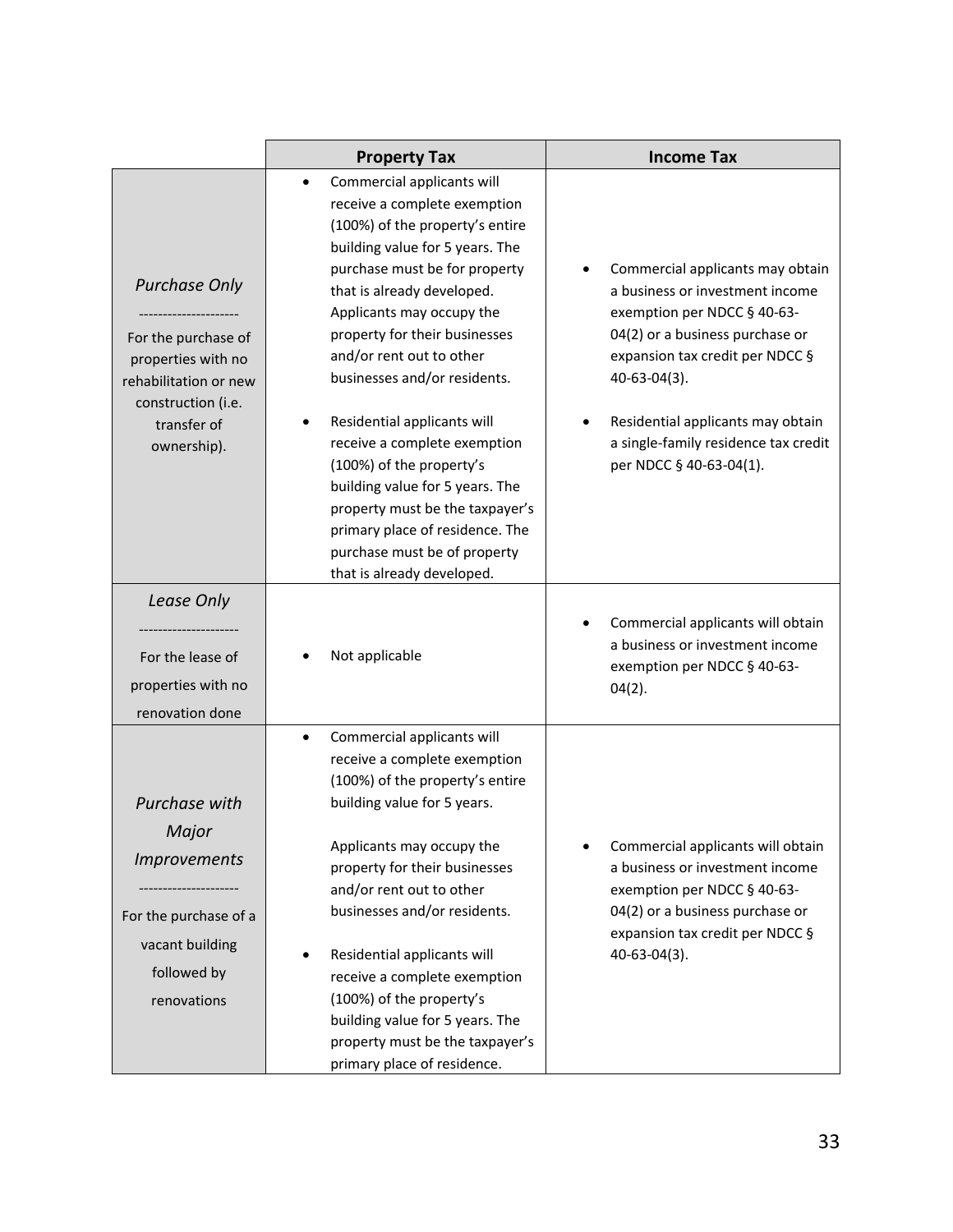| Leasehold<br><i>Improvements</i>                                                        | Not applicable                                                                                                                                                                                                                                                                                                                                                                                                                                         | Commercial applicants may obtain<br>a business or investment income<br>exemption per NDCC § 40-63-<br>04(2) or a business purchase or<br>expansion tax credit per NDCC §<br>40-63-04(3).                                                                                                                |
|-----------------------------------------------------------------------------------------|--------------------------------------------------------------------------------------------------------------------------------------------------------------------------------------------------------------------------------------------------------------------------------------------------------------------------------------------------------------------------------------------------------------------------------------------------------|---------------------------------------------------------------------------------------------------------------------------------------------------------------------------------------------------------------------------------------------------------------------------------------------------------|
| Rehabilitation<br>Only<br>For the repair or<br>remodel of a building<br>on a foundation | Commercial applicants will<br>receive a complete exemption<br>(100%) of the property's entire<br>building value for 5 years.<br>Applicants may occupy the<br>property for their businesses<br>and/or rent out to other<br>businesses and/or residents.<br>Residential applicants will<br>receive a complete exemption<br>(100%) of the property's<br>building value for 5 years. The<br>property must be the taxpayer's<br>primary place of residence. | Commercial applicants may obtain<br>a business or investment income<br>exemption per NDCC § 40-63-<br>04(2) or a business purchase or<br>expansion tax credit per NDCC §<br>$40 - 63 - 04(3)$ .<br>Residential applicants may obtain<br>a single-family residence tax credit<br>per NDCC § 40-63-04(1). |
| <b>Historic</b><br>Preservation &<br>Renovation                                         | Commercial applicants will<br>receive a complete exemption<br>(100%) of the property's entire<br>building value for 5 years.<br>Applicants may occupy the<br>property for their businesses<br>and/or rent out to other<br>businesses and/or residents.<br>Residential applicants will<br>receive a complete exemption<br>(100%) of the property's<br>building value for 5 years. The<br>property must be the taxpayer's<br>primary place of residence. | Commercial and residential applicants may<br>obtain a historic preservation or renovation<br>tax credit per NDCC § 40-63-06                                                                                                                                                                             |
| <b>Utility</b><br>Infrastructure                                                        | Kindred elects to not make utility<br>infrastructure projects eligible under its<br><b>RZ</b>                                                                                                                                                                                                                                                                                                                                                          | Kindred elects to not make utility<br>infrastructure projects eligible under its RZ                                                                                                                                                                                                                     |